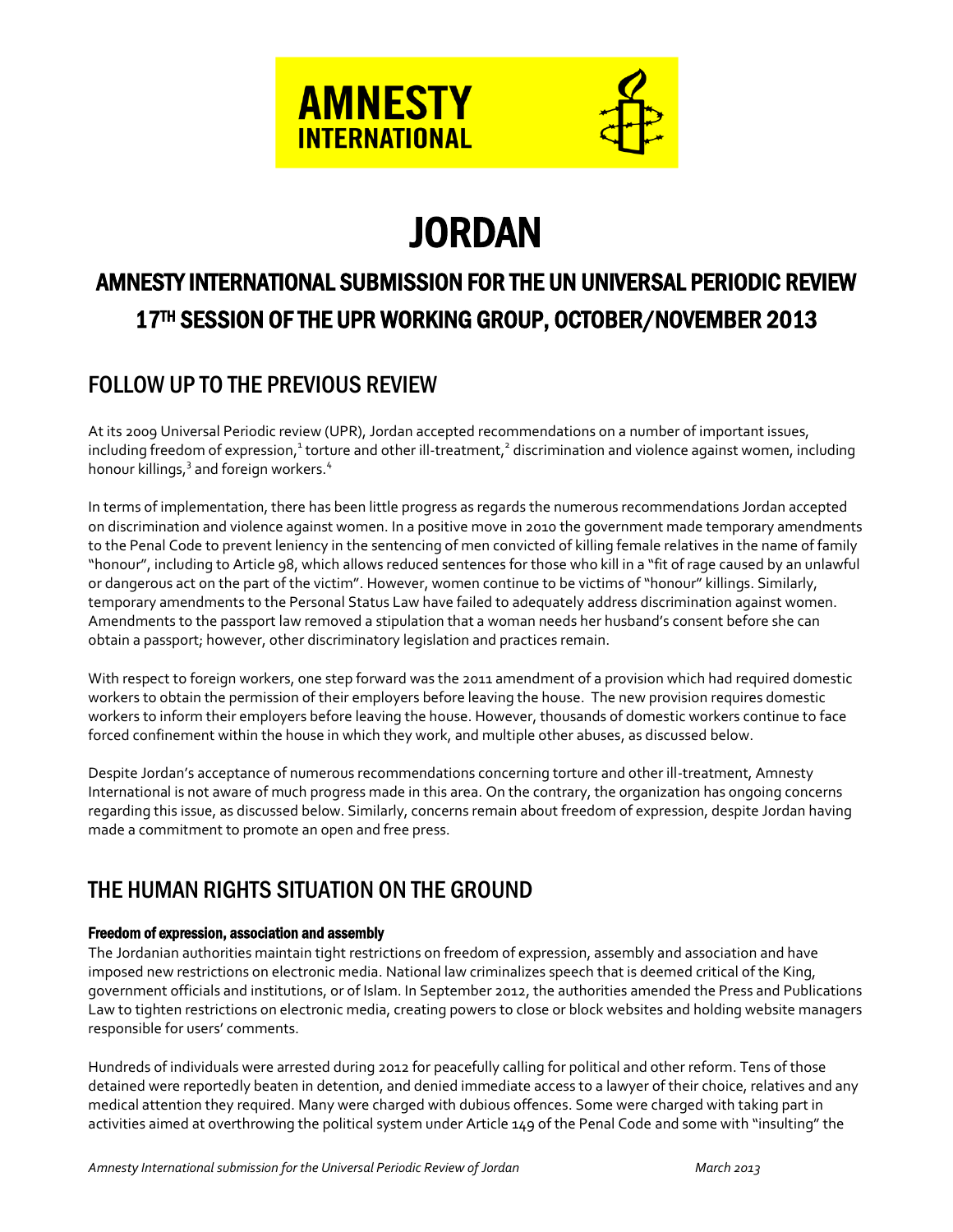King. Most were charged under Articles 164 and 165 of the Penal Code, which prohibit gatherings aimed at disturbing public order. Dozens of those charged under Articles 164 and 165 were released following instructions from the King, but it appears that the charges against them were not formally dropped. At least nine of those held were children who made statements to the police without the presence of a lawyer, a parent or another appropriate adult.

Protesters continue to be tried before the Supreme Security Court (SSC), where the majority of judges are from the military and whose proceedings do not meet international fair trial standards.

### Torture and other ill-treatment and long-term detention without charge or trial

Despite the government amending Article 8 of the Constitution in 2011 to explicitly provide that detainees are not to be "tortured… or harmed physically or emotionally" and to invalidate "confessions" or other statements obtained under duress, there continues to be frequent reports of torture and other ill-treatment. While the official National Centre for Human Rights sometimes examines such reports, there is no information available to indicate that, in general, judicial investigations are carried out and alleged perpetrators brought to justice.

Tens of individuals arrested in the context of pro-reform protests in 2012 were reportedly tortured or otherwise ill-treated in detention. Sixteen-year-old Taq al-Din al-Rawashdeh claims he was arrested at a protest in Amman, beaten inside a police bus, and then beaten with batons and kicked while held at the headquarters of the Public Security Directorate in central Amman. A lawyer told Amnesty International that Ola Saif, a 55-year-old woman, had bruises all over her body as a result of being beaten while in detention for three days. She was detained without access to a lawyer or family members at the headquarters of the Public Security Directorate in central Amman following her arrest at a demonstration.

Two other protesters, Mahdi al-Saafin and Ayham Asleem, claim that they were kicked, hit and whipped with cables on 16 November 2012 while being transported in a police van with other protesters arrested following a protest at Jabal al-Hussein Square, Amman. Allegedly, the protesters were taken to the headquarters of the Public Security Directorate in central Amman, where they were further beaten and insulted, and also denied access to a lawyer and family visits for three days.

On 19 November 2012, Abd al-Rahman Fanatsa, aged 60, and his two sons - Da'oud and 16-year-old Hamza - were reportedly arrested while harvesting their olives. They claim that they were beaten at the time of their arrest by Criminal Investigation Department and Gendarmerie (Darak) officers and also during their transportation to a police station in Ma'an. Here, they were apparently whipped with cables while blindfolded and made to sign statements that they had not read. While Hamza was released without charge on 20 November, Abd al-Rahman and Da'oud Fanatsa were charged with illegal gathering of olives. Relatives who visited Abd al-Rahman and Da'oud Fanatsa on 21 November 2012 said their bodies bore the marks of beating, and that Da'oud had great difficulty standing. They were released on 8 January 2013; however, it appears that the charges against them were not dropped.

The National Centre for Human Rights has reported that they visited 89 individuals arrested in connection with protests in 2012, and that 66 of them said that they were beaten, abused verbally or otherwise ill-treated on arrest or while in police detention.<sup>5</sup> Amnesty International wrote to the authorities in December 2012 and again in February 2013 to request information concerning, inter alia, any individuals being prosecuted for their alleged role in torture or other illtreatment. The organization is yet to receive a response.

Hundreds, possibly thousands, of people continue to be detained without charge or trial for long periods under the 1954 Law on Crime Prevention, which empowers provincial governors to order the indefinite detention without charge of anyone they suspect of having committed a crime or deem a "danger to society". According to the Jordanian National Centre for Human Rights, 6,965 were held under the law in the first half of 2010.

### Refugees from Syria

As of 3 March 2013, UNHCR stated that more than 312,961 Syrians had registered or were waiting to register with them in Jordan.<sup>6</sup>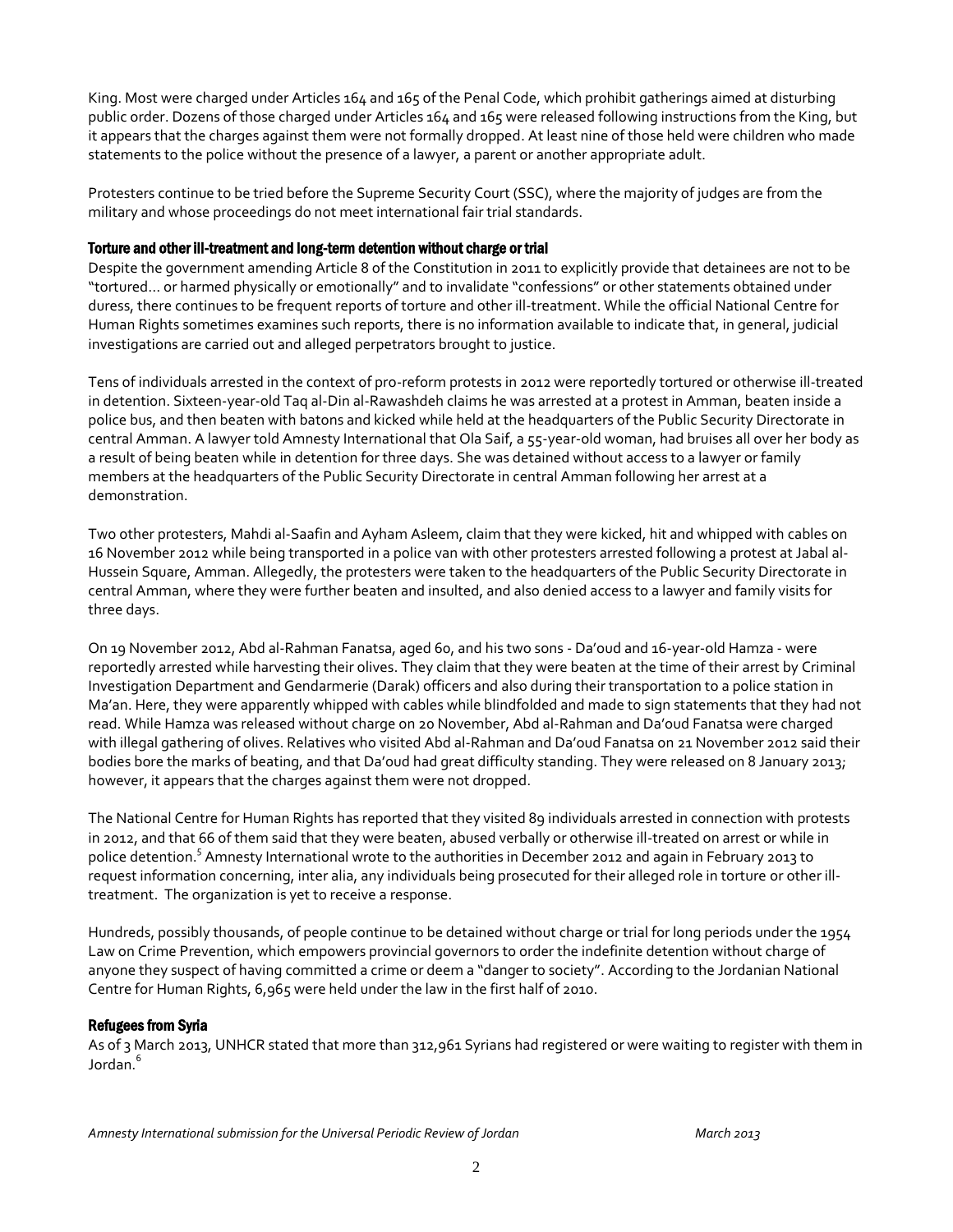While acknowledging Jordan's efforts to receive and host such a large and growing number of refugees, Amnesty International has a number of concerns with regards to Syrian refugees in Jordan. For example, the Jordanian authorities have denied access to some individuals seeking refuge in Jordan and have returned other refugees to the border and back into Syria. There have also been threats that the borders may be closed in the future. In addition, some refugees have been housed in shelters where conditions were so restrictive that they may amount to arbitrary detention.

Approximately 200 Syrian refugees were returned to the border with Syria in the wake of protests at al-Za'atari refugee camp on 28 August 2012. On 31 August 2012, Minister for Foreign Affairs Nasser Judeh stated that "[w]ith regard to [Syrian refugees] who rioted and they were about 200 or a little more, these have been returned to the border area. They were not only involved in riots, but also incited others to hurl stones at the security men who were there to protect them and meet their needs. Therefore, we do not accept the presence of any rioters and will not allow anyone to undermine Jordan's security".<sup>7</sup> Among those returned to the border there may be some who chose to leave voluntarily, although in at least some cases due to unhappiness with the poor conditions inside the camp. However, according to information received by Amnesty International, some refugees appear to have been detained arbitrarily when security officials arrived to control the protests and made arrests without ascertaining whether individuals were involved in the violence. Those arrested were given the option of returning to Syria via Tal Shehab, an unofficial border crossing, or to remain in detention in Jordan. Dozens were said to have signed papers confirming that they would depart voluntarily, before being returned to Syria on 29 August 2012. Amnesty International has no information about which body received them in Syria, if any.

Amnesty International has received information indicating that a number of other individuals were returned to the Syrian border in recent months. Some of them were accused of security offences, such as possession of arms. At least two were female camp-dwellers alleged to have had "inappropriate" sexual relations with others, and at least four were Palestinian residents of Syria. An unknown number, but likely to amount to scores of individuals, were single men who did not meet the more restrictive requirements introduced in October 2012. Further, an unknown number of Palestinians and possibly individuals of other nationalities have been prevented from entering Jordan from Syria, although some were able to enter after being initially turned away.

On 17 January 2013 Prime Minister Abdallah Ensour stated that Jordan would not allow the continued entry of refugees into its territory if the Syrian al-Assad government fell, or if refugee numbers rose significantly. $^8$ 

There are tight restrictions on movement in two camps for refugees from Syria. In CyberCity, which hosts some 150 Palestinians from Syria, the refugees are not allowed to leave the camp at all; in the much larger al-Za'atari camp, there are tight restrictions on leaving the camp.

While the Jordanian authorities are responsible for maintaining security and safety in the camps, the forced return of Syrian refugees or Palestinian refugees living in Syria to Syria in any manner whatsoever puts them at risk of serious human rights abuses and is a violation of the principle of *non-refoulement*, which is prohibited by the International Covenant of Civil and Political Rights, the Convention against Torture and Other Cruel, Inhuman or Degrading Treatment or Punishment and customary international law.

#### Discrimination and violence against women

Women in Jordan are discriminated against both in law and in practice, and are not adequately protected against genderbased violence. However, in a step forward the parliament approved amendments to the passport law, which remove a stipulation that a woman must have her husband's permission to obtain a passport.

At least 10 women are reported to have been killed by male relatives during 2012, victims of so-called "honour" crimes. At least nine such killings were reported in 2011, and at least 15 in 2010.

In 2012, the UN Committee on the Elimnation of Discrimination against Women and the UN Special Rapporteur on violence against women urged the government to amend the Citizenship and Nationality Law to enable Jordanian women to pass on their nationality to their children and spouses on an equal basis with Jordanian men, and to lift reservations to Articles 9 and 16 of the Convention on the Elimination of All Forms of Discrimination against Women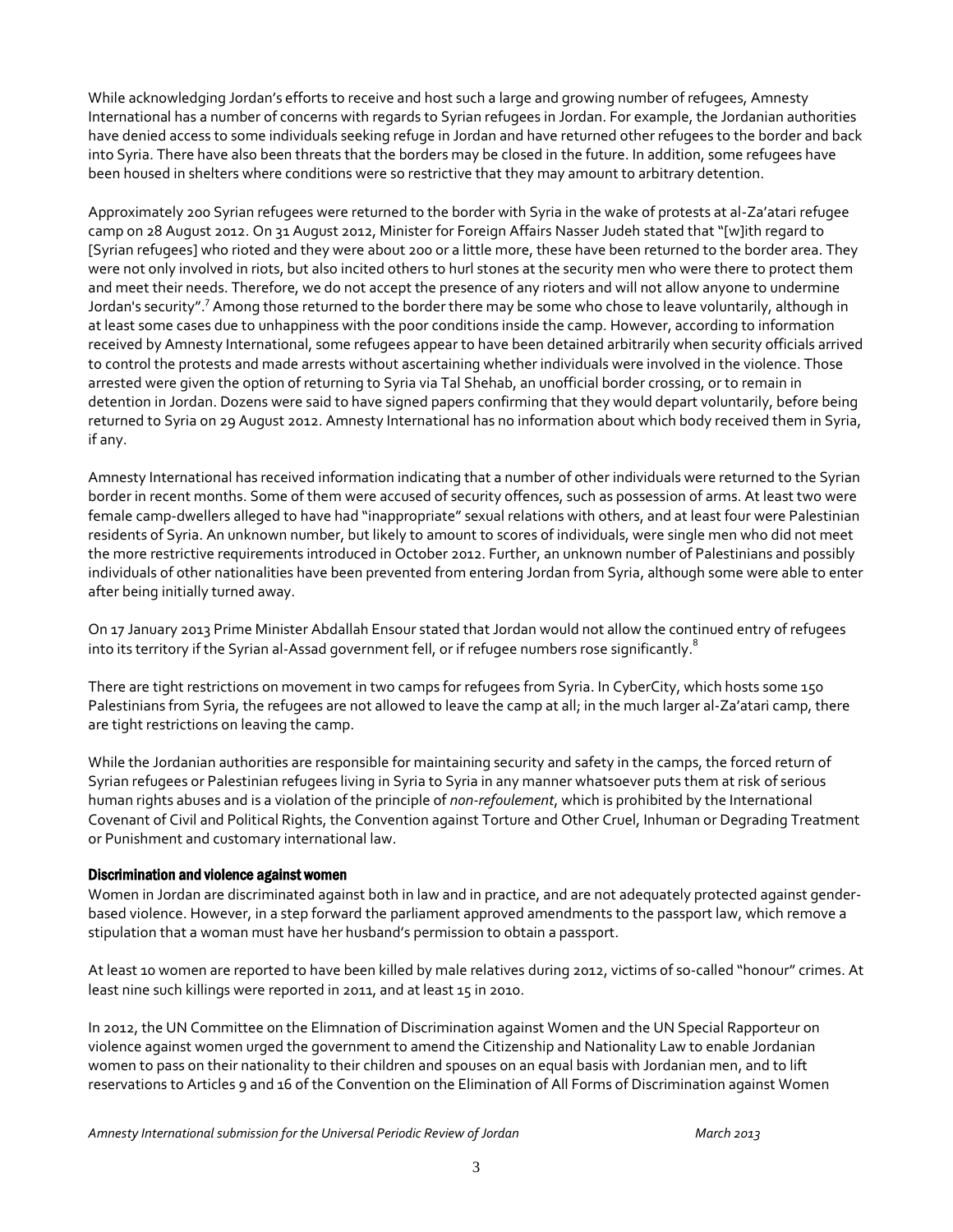relating to nationality and to discrimination in family relations.<sup>9</sup> In November 2012, Prime Minister Abdallah Ensour said the government would address these reservations.<sup>10</sup>

### Migrant workers' rights

There are continuing reports that migrant domestic workers, mainly women, are confined to their employers' homes, denied pay, have had their passports seized or been physically, psychologically or sexually abused by their employers. The Tamkeen Centre for Legal Aid and Human Rights, which is an NGO, reported in 2011 that at least 41 domestic workers had died in work-related incidents. At least six of them committed suicide. A number of court cases were successful during this period, including, apparently for the first time, a case in which the employer was ordered to pay the fines of the employee for being in the country without official residency status. In March 2012, the UN Committee on the Elimination of Racial Discrimination urged the government to ensure full labour rights for all employees, including migrant domestic workers, regardless of nationality or ethnicity.

During 2012, the Tamkeen Centre for Legal Aid and Human Rights was denied foreign funding for programmes to assist migrant workers in the country under the 2009 Societies Law, which expands the powers of the executive over civil society. In a 2012 report focusing on both migrant domestic workers and Egyptian workers, the Tamkeen Centre noted: "Around 146 Egyptian workers [of some 300,000 in Jordan] die every year as a result of work-related injuries… Those who work in the construction and chemical engineering sectors are most susceptible."<sup>11</sup>

### RECOMMENDATIONS FOR ACTION BY THE STATE UNDER REVIEW

### Amnesty International calls on the government of Jordan to:

#### *Freedom of expression, association and assembly*

- To uphold the rights to freedom of expression, association and assembly and allow peaceful criticism of the government, including calls to change the system of government by peaceful means;
- To ensure that legislation and state practice is brought in line with Article 19 of the ICCPR guaranteeing the right to hold opinions and express them without interference; and Article 21 of the ICCPR guaranteeing the right to freedom of assembly.

### *Torture and other ill-treatment, and long-term detention without charge or trial*

- To officially and publicly condemn all acts of torture and other ill-treatment, and to declare that any official committing, ordering, instigating, consenting or acquiescing to such acts will be brought to justice;
- To establish a system of regular, unannounced and unrestricted visits by independent national bodies to all places of detention and their facilities in order to monitor the treatment of detainees and their conditions of detention, and further implement the recommendation accepted during the 2009 review to facilitate such visits by NGOs; $^{\text{12}}$
- To ensure that detainees have prompt and regular access to lawyers of their own choosing, family visits and any medical assistance that they may require;
- To take measures to ensure that all detainees are brought before an independent judicial authority independent of the security forces promptly after arrest and charged with a recognizably criminal offence, or else promptly released;.
- To ensure that all allegations of torture and other ill-treatment are promptly, thoroughly and independently investigated and that anyone suspected of involvement in ordering or inflicting torture is brought to fair trial;
- To ensure that all members of the security forces or other officials accused of torture or other abuses against detainees are tried in the ordinary criminal courts, not the police court.

### *Refugees from Syria*

 To keep open its borders with Syria and provide shelter to all individuals fleeing violence and persecution in Syria, including Palestinian refugees;

*Amnesty International submission for the Universal Periodic Review of Jordan March 2013*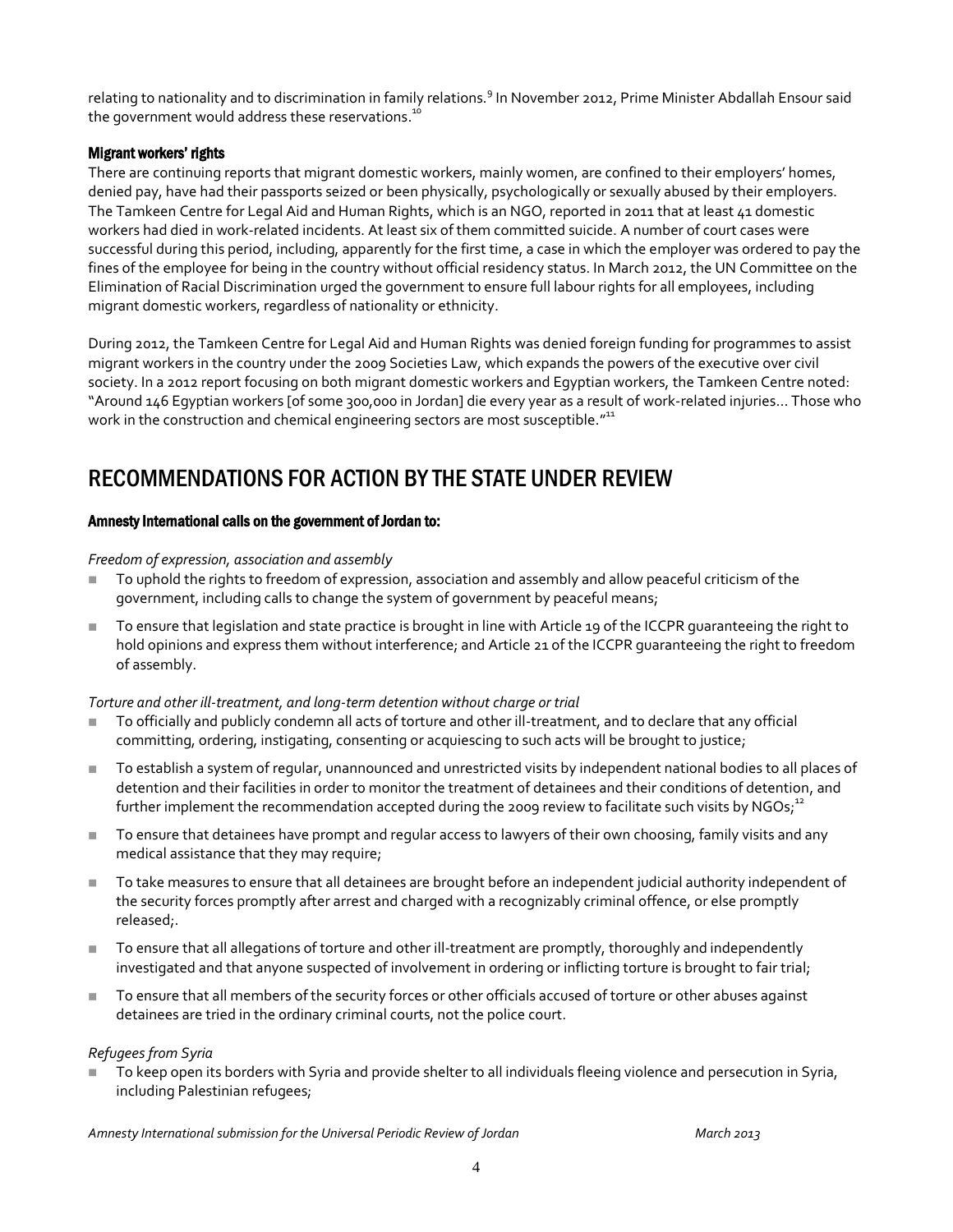- To ensure that no individuals are forcibly returned to Syria;
- To ensure that all asylum-seekers and refugees are welcomed without discrimination, and are not penalized for irregular entry or stay, such as by having penalties or detention imposed on them.

#### *Discrimination and violence against women*

- To amend the Citizenship and Nationality Law to enable Jordanian women to pass on their nationality to their children and spouses on an equal basis with Jordanian men;
- To lift reservations to Articles 9 and 16 of the Convention on the Elimination of All Forms of Discrimination Against Women relating to nationality and to discrimination in family relations.

#### *Migrant workers' rights*

■ To ensure full labour rights for all employees including migrant domestic workers, regardless of nationality or ethnicity.